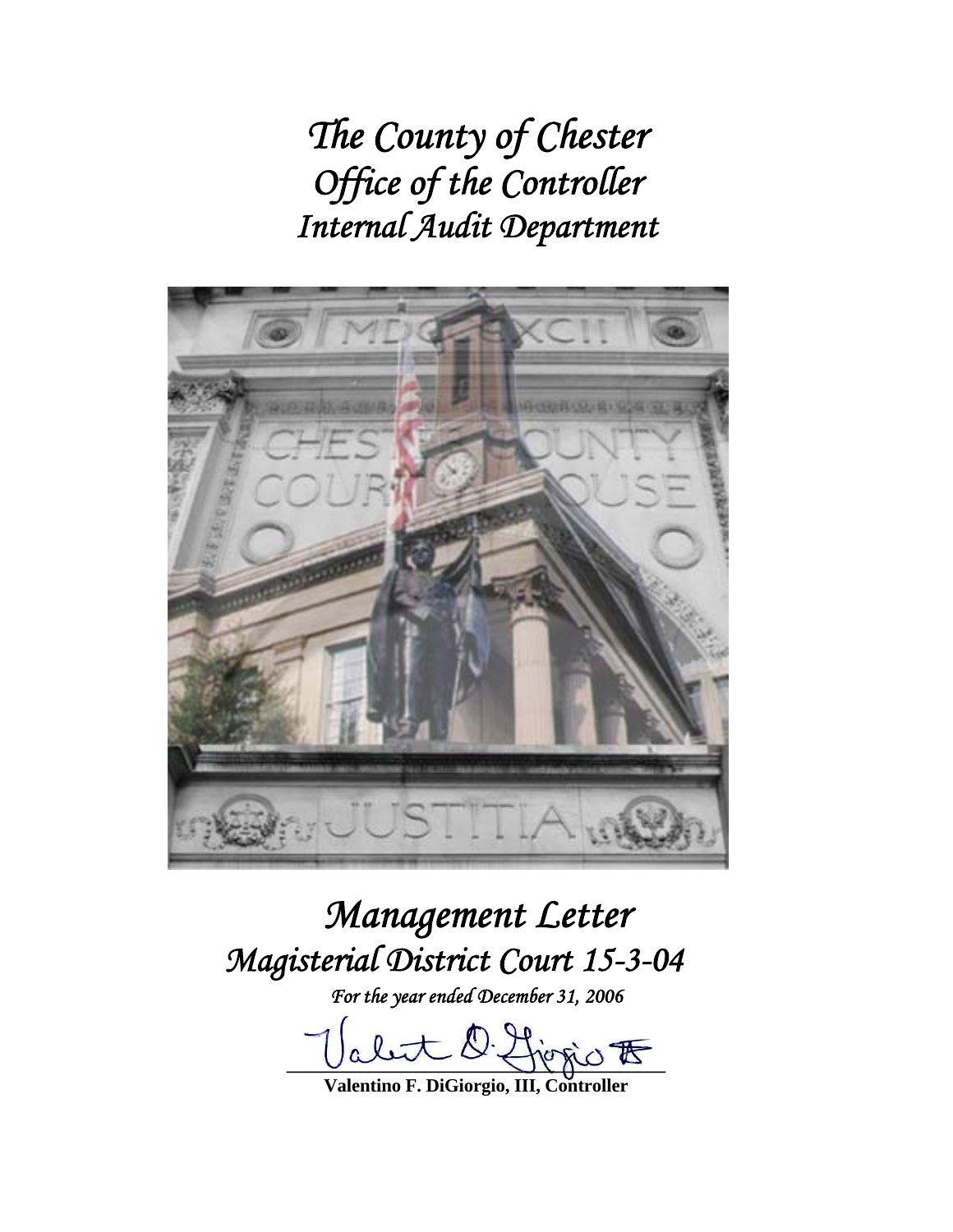# **To: Magisterial District Judge Daniel Maisano**

### *Introduction*

On December 7, 2007, Internal Audit completed an audit of Magisterial District Court 15-3-04 (*District Court*). Gretchen W. Sohn, CIA, was the auditor-in-charge and was assisted by one additional auditor. Internal Audit is required by the Pennsylvania County Code to review district courts annually to ensure compliance with policies and procedures mandated by the Administrative Office of Pennsylvania Courts and/or District Judge Administration and to assess their overall internal control structure. The scope of our audit included a review of the following:

- Cash and Petty Cash
- Undisbursed Funds
- Cash Receipts
- Manual Receipts
- Cash Disbursements
- Voided Transactions
- Overall Compliance.

# *Executive Summary*

The management and staff of the *District Court* are, in all material respects, in compliance with policies and procedures set forth by the Administrative Office of Pennsylvania Courts and directives imposed by District Judge Administration. Minor findings involving internal control and compliance are included within this Management Letter. There were no significant internal control weaknesses identified. Based on Internal Audit's testing and observations, it is our opinion that these deficiencies are not the result of negligence or deliberate misconduct, but are instead the consequence of one or more of the following:

- Oversights
- Human error.

We would like to thank the management and staff of the *District Court* for their cooperation and assistance during the course of this audit. We have provided herein a copy of our "Audit Findings" and "Recommendations" for your review and comment.

Please feel free to contact our office at (610) 344-6797 should you have any questions or concerns.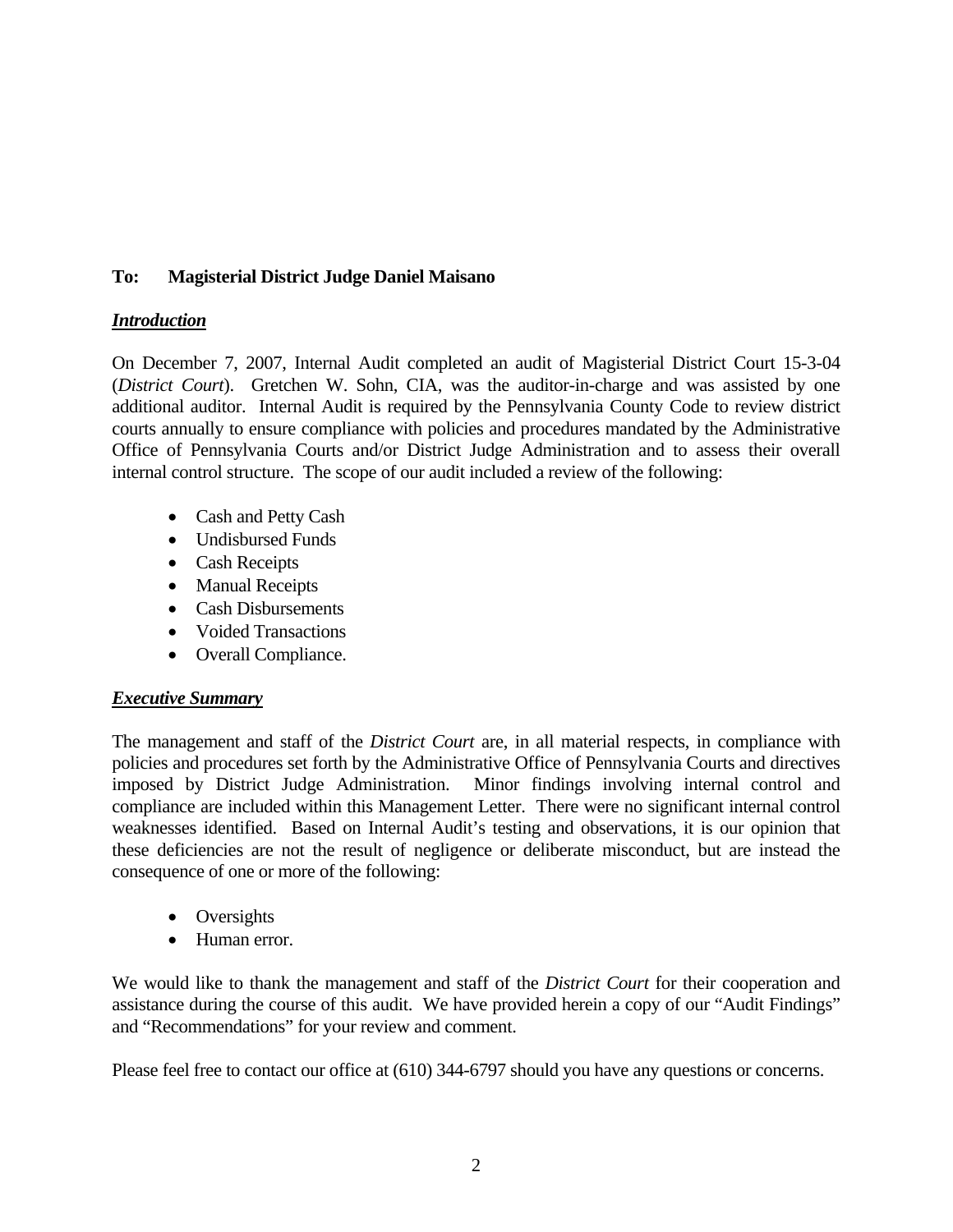# **COUNTY OF CHESTER**

# **MAGISTERIAL DISTRICT COURT 15-3-04**

# **FINDINGS AND RECOMMENDATIONS**

# **FOR THE YEAR ENDED DECEMBER 31, 2006**

## **I. INTERNAL CONTROL FINDINGS AND RECOMMENDATIONS**

### Reconciliation/Recordkeeping

### Finding 1: Cash Adjustments

A debit memo on the *District Court's* June, 2006 bank statement was processed by the *District Court* as a debit adjustment to reconcile their month-end bank account on their books. The incorrect check amount had been processed by the *District Court* on the original receipt resulting in the bank's debit memo. To correct the *District Court's* records, the receipt should have been voided and reprocessed for the correct amount.

#### Recommendation

Internal Audit recommends that the *District Court* exercise greater care when processing cash adjustments. Every debit adjustment requires a subsequent credit adjustment and vise-versa. In this case, there would never have been an offsetting credit adjustment. Internal Audit recommends that the original receipt be voided now and reprocessed for the correct amount. Then a credit adjustment should be processed to offset the debit adjustment.

### *Auditee Response*

*District Court management concurs with the finding and recommendation.* 

# **II. COMPLIANCE WITH POLICIES AND PROCEDURES**

In order to test compliance with all applicable policies, procedures, and regulations, Internal Audit selected a statistical sample of 25 case files out of a total population of 5,523 case files created in 2006. In addition, we performed other related tests of cash receipts, cash disbursements, manual receipts, undisbursed funds, and voided transactions. Sample size for the tested areas was determined through a risk assessment analysis based on the results of the *District Court's* prior year audit and current year case load. We believe the results of our tests are representative of the entire population on the basis of accepted audit sampling principles.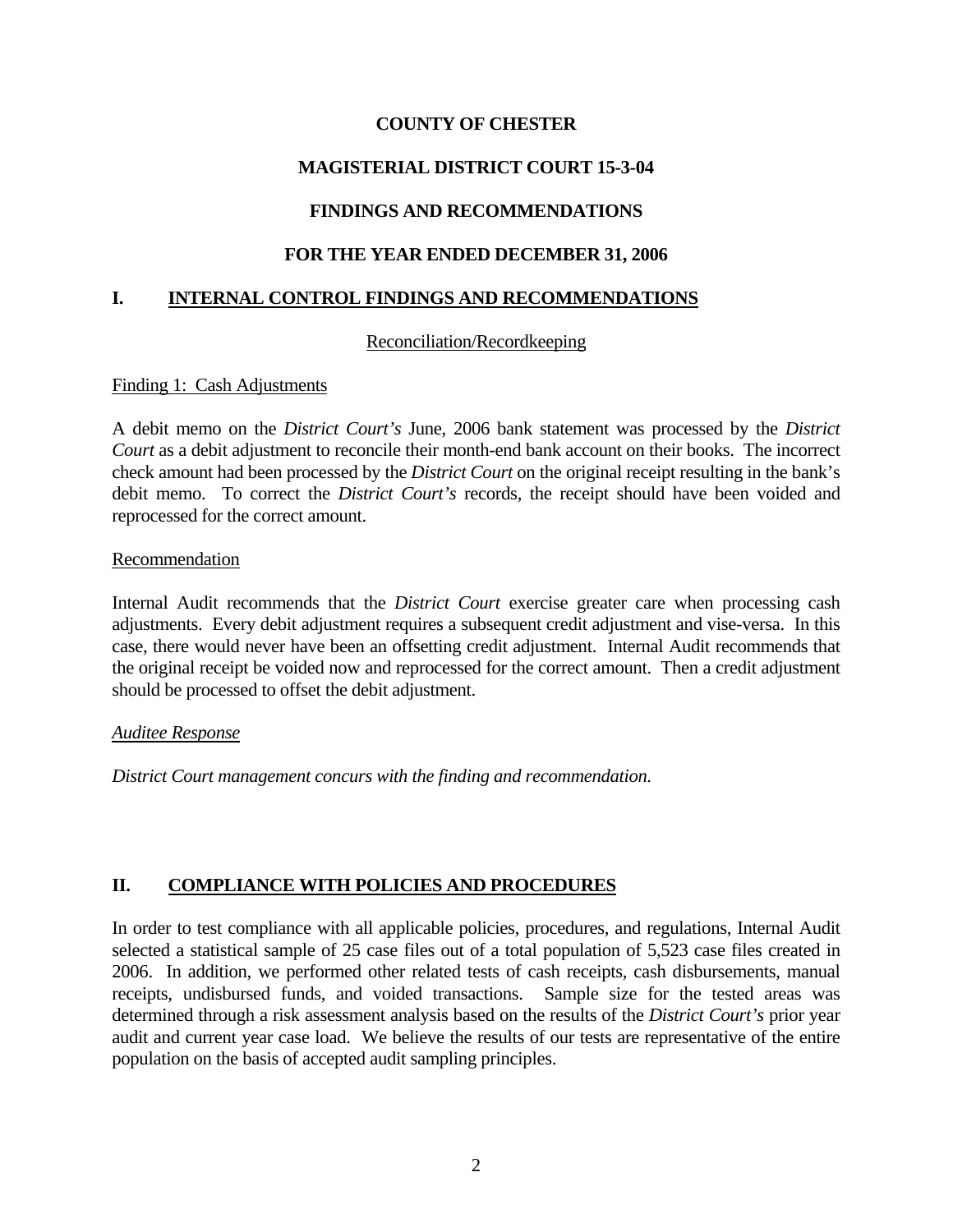# **COUNTY OF CHESTER**

# **MAGISTERIAL DISTRICT COURT 15-3-04**

# **FINDINGS AND RECOMMENDATIONS**

# **FOR THE YEAR ENDED DECEMBER 31, 2006**

# **II. COMPLIANCE WITH POLICIES AND PROCEDURES**

### Finding 1: Stale-dated Checks

Internal Audit noted that stale-dated checks are not being escheated/voided in a timely manner.

### Recommendation

Internal Audit recommends that the *District Court* staff adhere to the stale-dated check procedures as outlined in the District Judge Automated Office Clerical Procedures Manual.

### *Auditee Response*

*District Court management concurs with the finding and recommendation.* 

### Finding 2 Undisbursed Funds

Internal Audit noted the following:

- In 3 instances, funds were not disbursed in a timely manner.
- In 1 instance, constable server fee monies were not transferred to the County when the "Server Fee Notice" was printed.
- In 1 instance, postage charges were entered as server fees and not corrected in a timely manner.

### Recommendation

Internal Audit recommends that *District Court* management reemphasize to the staff the importance of disbursing funds as soon as allowable on cases which have been adjudicated and/or closed. To this end, the Undisbursed Funds Report should be reviewed/monitored on a monthly basis.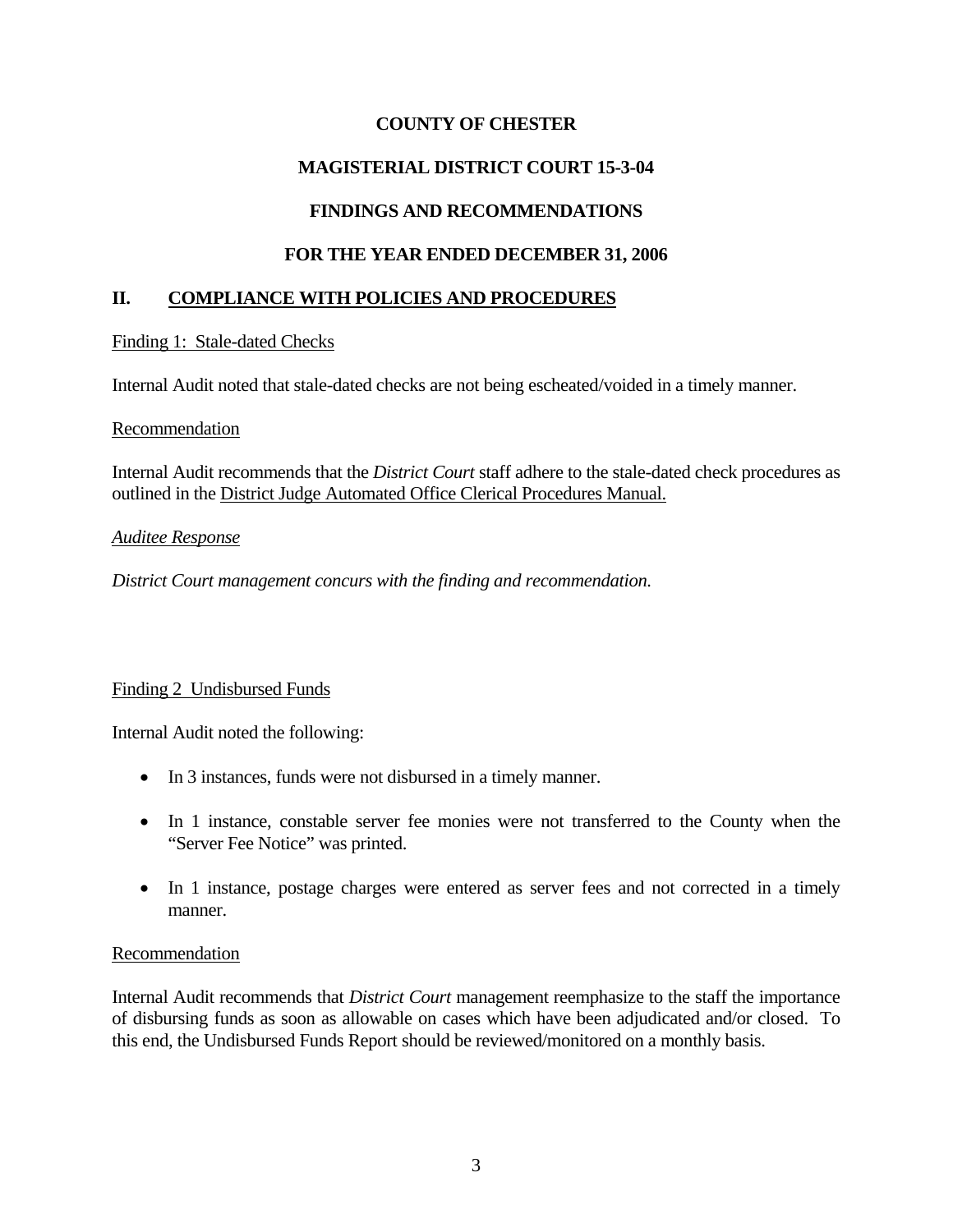# **COUNTY OF CHESTER MAGISTERIAL DISTRICT COURT 15-3-04 FINDINGS AND RECOMMENDATIONS FOR THE YEAR ENDED DECEMBER 31, 2006**

# **II. COMPLIANCE WITH POLICIES AND PROCEDURES**

Finding 2 (continued)

#### *Auditee Response*

*District Court management concurs with the findings and recommendation*.

#### Finding 3: Voided Transactions

Internal Audit noted the following:

- In 1 instance, a voided receipt copy was not attached to the case file.
- In 1 instance, the replacement receipt was not attached to the case file.
- In 3 instances, a voided check copy was not attached to the case file.

#### Recommendation

Internal Audit recommends that the *District Court* staff exercise greater care to ensure that voided receipt and voided check copies are attached to the appropriate case file. Internal Audit also recommends that replacement receipts and checks be attached to the case file, when applicable.

#### *Auditee Response*

*District Court management concurs with the findings and recommendation.*